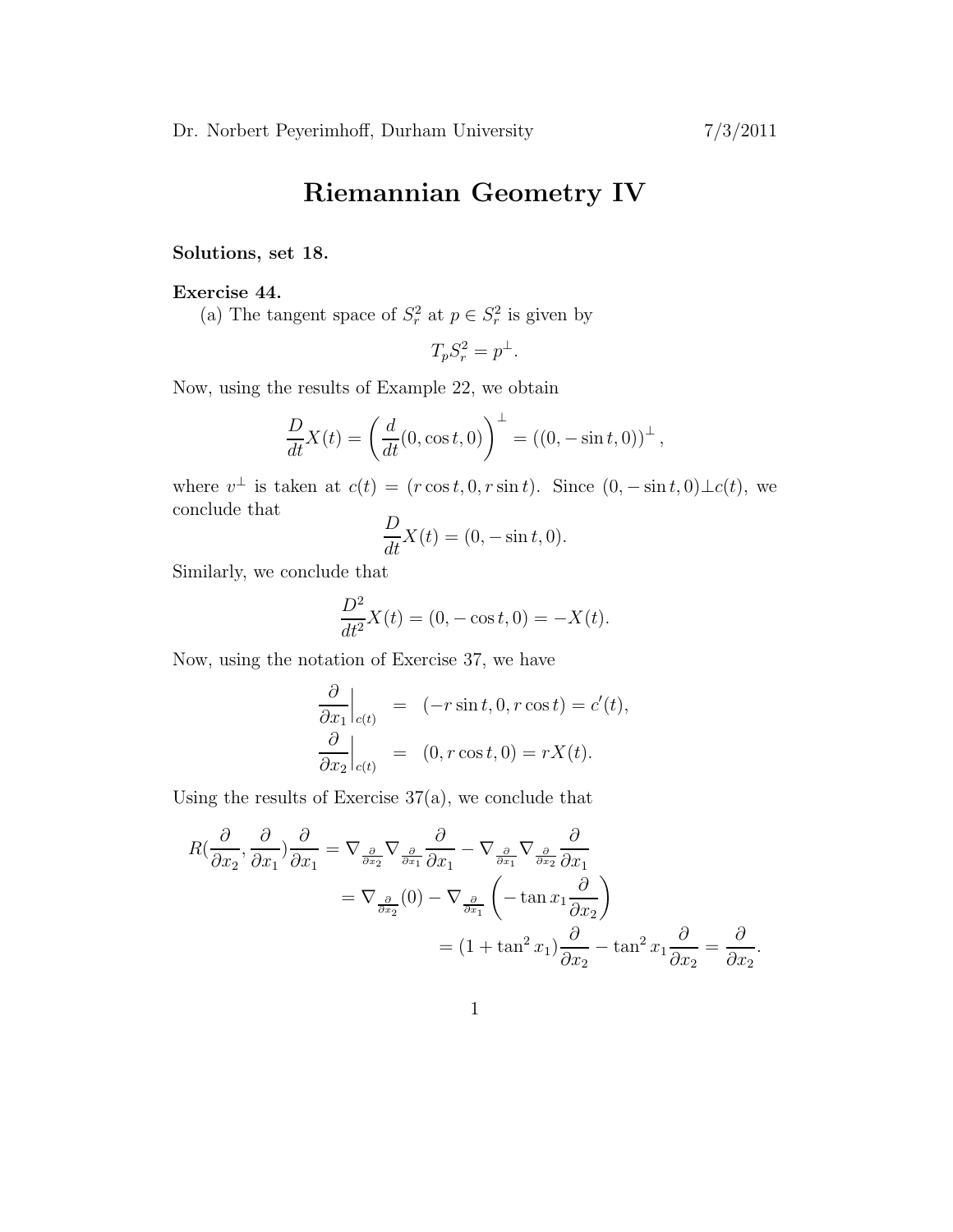This implies that

$$
R(X(t),c'(t))c'(t) = r\left(R(\frac{\partial}{\partial x_2},\frac{\partial}{\partial x_1})\frac{\partial}{\partial x_1}\right)(c(t)) = r\frac{\partial}{\partial x_2}\Big|_{c(t)} = rX(t).
$$

Bringing everything together, we conclude that

$$
\frac{D^2}{dt^2}X(t) + R(X(t), c'(t))c'(t) = -X(t) + X(t) = 0,
$$

i.e., X satisfies the Jacobi equation.

## Exercise 45.

(a) We conclude from Proposition 6.4 that

$$
R(v_1, v_2)v_3 = K(\langle v_2, v_3 \rangle v_1 - \langle v_1, v_3 \rangle v_2).
$$

This implies

$$
R(J, c')c' = K(\langle c', c'\rangle J - \langle J, c'\rangle c').
$$

Since  $||c'||^2 = 1$  and  $J\perp c'$ , we obtain

$$
R(J, c')c' = KJ.
$$

(b) We only consider the case  $K > 0$ , all other cases are similar. The vector field  $J(t) = \cos(t\sqrt{K})Z_1(t) + \frac{\sin(t\sqrt{K})}{\sqrt{K}}Z_2(t)$  satisfies  $J(0) = Z_1(0)$  and

$$
\frac{DJ}{dt}(t) = -\sqrt{K}\sin(t\sqrt{K})Z_1(t) + \cos(t\sqrt{K})Z_2(t),
$$

which implies  $\frac{DJ}{dt}(0) = Z_2(0)$ . Obviously, we have

$$
\frac{D^2J}{dt^2}(t) = -K\cos(t\sqrt{K})Z_1(t) - \sqrt{K}\sin(t\sqrt{K})Z_2(t) = -KJ(t),
$$

and therefore we obtain

$$
\frac{D^2J}{dt^2}(t) + KJ(t) = 0,
$$

i.e., J satisfies the Jacobi equation.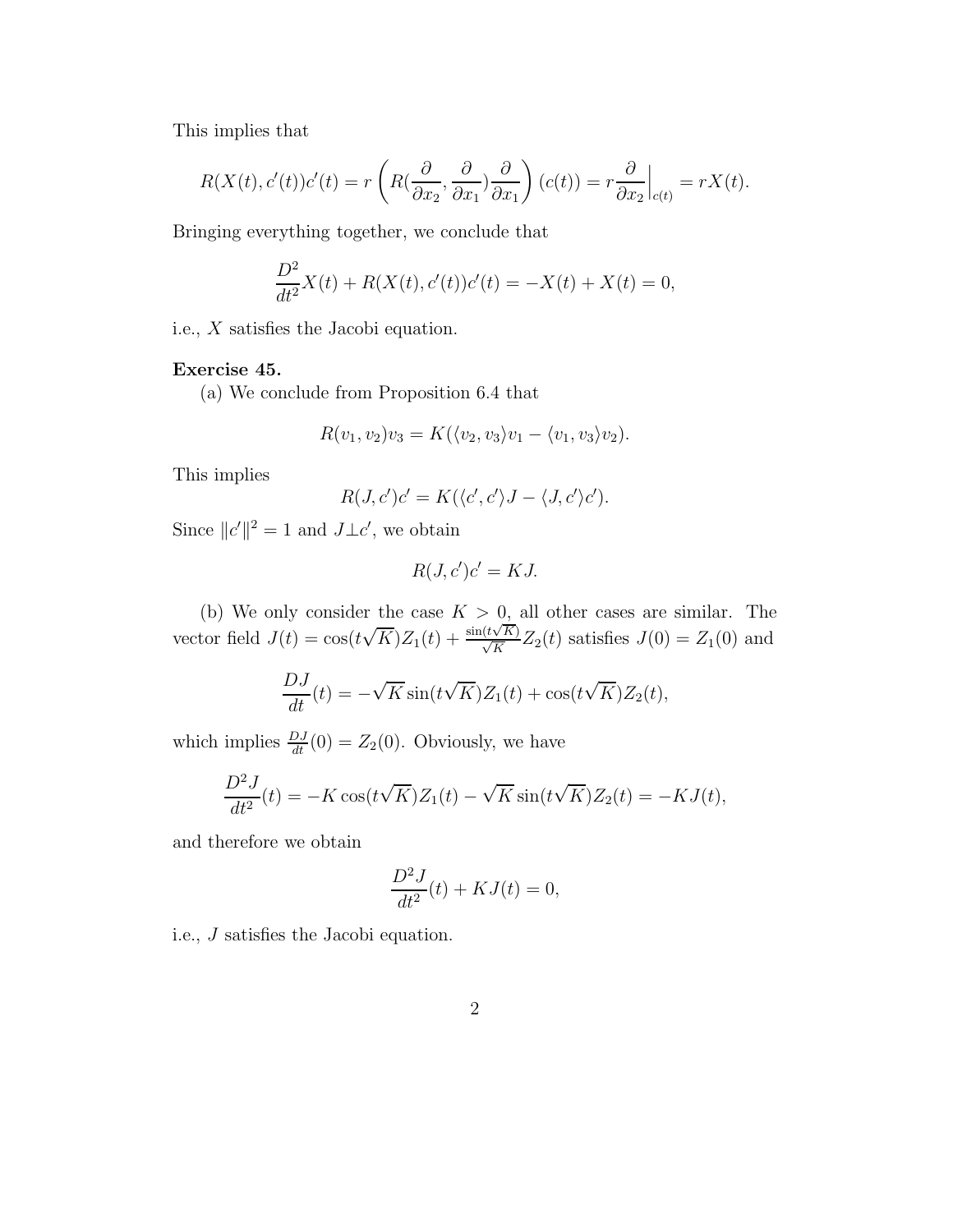#### Exercise 46.

(a) We have

$$
f'(t) = \frac{d}{dt}\Big|_{t=0} \langle J(t), J(t) \rangle = 2 \langle \frac{D}{dt} J(t), J(t) \rangle
$$

and

$$
f''(t) = 2\left(\langle \frac{D^2}{dt^2}J(t), J(t)\rangle + \left\|\frac{D}{dt}J(t)\right\|^2\right).
$$

Using Jacobi's equation, we conclude

$$
f''(t) = 2\left(-\langle R(J(t), c'(t))c'(t), J(t)\rangle + \left\|\frac{D}{dt}J(t)\right\|^2\right).
$$

We have  $\langle R(J(t), c'(t))c'(t), J(t) \rangle = 0$  if  $J(t), c'(t)$  are linear dependent and, otherwise, for  $\sigma = \text{span}(J(t), c'(t)) \subset T_{c(t)}M$ ,

$$
\langle R(J(t),c'(t))c'(t),J(t)\rangle = K(\sigma)\left(\|J(t)\|^2\|c'(t)\|^2 - (\langle J(t),c'(t)\rangle)^2\right) \leq 0,
$$

since sectional curvature is non-positive. This shows that  $f''(t)$ , as a sum of two non-negative terms, is greater or equal to zero.

(b) If there were a conjugate point  $q = c(t_2)$  to a point  $p = c(t_1)$  along the geodesic  $c$ , then we would have a non-vanishing Jacobi field  $J$  along  $c$  with  $J(t_1) = 0$  and  $J(t_2) = 0$ . This would imply that the convex, non-negative function  $f(t) = ||J(t)||^2$  would have zeroes at  $t = t_1$  and  $t = t_2$ . This would force f to vanish identically on the interval  $[t_1, t_2]$ , which would imply that J vanishes as well, which is a contradiction.

#### Exercise 47.

(a) We know that  $\nabla R = 0$ . Let  $\frac{D}{dt}$  denote covariant derivative along c. Then we have, for parallel vector fields  $X, Y, Z$  along c that

$$
0 = \nabla R(X, Y, Z, c')(t) = \frac{D}{dt} R(X(t), Y(t))Z(t)
$$
  
-  $R(\frac{D}{dt}X(t), Y(t))Z(t) - R(X(t), \frac{D}{dt}Y(t))Z(t) - R(X(t), Y(t))\frac{D}{dt}Z(t)$   
=  $0$   
=  $\frac{D}{dt}R(X(t), Y(t))Z(t)$ .

This shows that  $R(X, Y)Z$  is parallel.